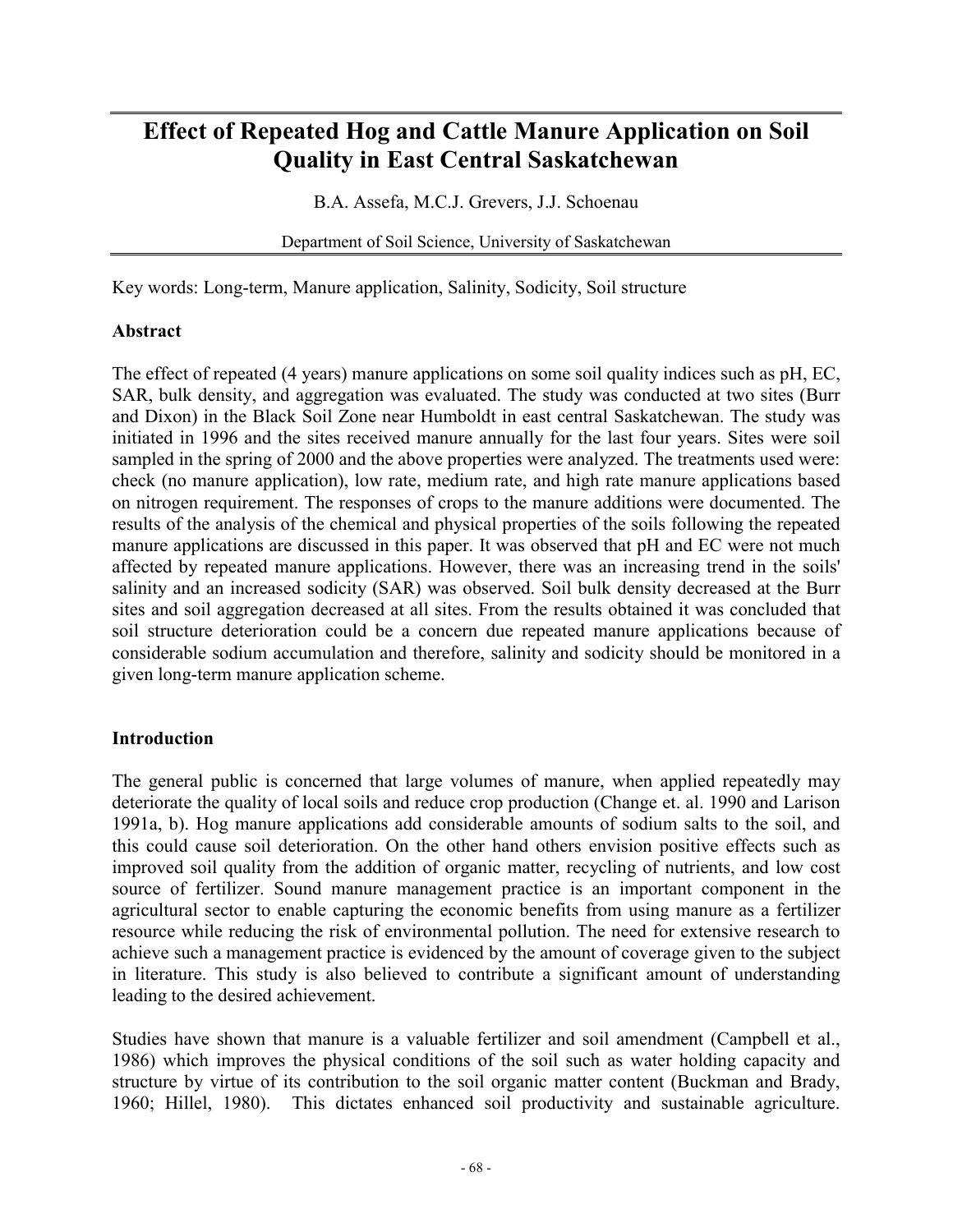Sustainable agriculture considers soil and crop productivity, economics, and environment (Halvin et al., 1999). While increased productivity and viable economy is expected from manure application in agriculture, due consideration should be given to its effect on environmental quality in the short and long term. Excessive application of manure has a pollution potential (N, salts, pathogens) to soil and water (McCalla, 1974). Nitrogen, in its several forms, is of particular concern. Continued application of manure in rates based on N needs of crops may also result in P accumulation in soils which could give rise to nutrient imbalances leading to eutrophication of surface waters. The huge amount of manure production associated with large livestock operations is another problem by itself, because the manure has to be disposed of. This poses the need for sound manure management practices. Allison (1973) suggested returning manure to land as directly and efficiently as possible until better solutions of manure disposal are developed to avoid environmental pollution. Chang and Entz (1996) reported that, in Alberta, disposal of manure without pollution of the soil and water resources could be challenging.

Optimum manure management practices are subject to the varied perception among the society towards the material, which arises from its characteristics, environmental, social, and economic concerns. Manure varies in its moisture content and nutrient content. This makes it difficult to determine exactly how much of a nutrient is being applied. The amount of manure applied can also be difficult to determine particularly if a manure spreader is not calibrated. Nonetheless, its agronomic importance as a source of plant nutrients is widely accepted. Manure is cheaper than conventional fertilizer, although the hauling and spreading costs limit the use, availability, and location. It contributes to reducing the cost of production by enabling to cut back the amount of commercial fertilizer needed on land.

The purpose of this research was to determine the optimal rates and methods of manure application by studying the response of different soils and crops to different rates and methods of manure application. A study to examine soil and crop responses to different rates and methods of hog and solid feedlot cattle manure application was started in 1997 at two sites in east-central Saskatchewan in the Black Soil Zone near Humboldt and has been underway for four years. The effect of the manure addition on soil nutrient availability, uptake, and yield for these sites is well documented (Mooleki et. al. 2001). Schoenau et. al. (1999) reported that there were no significant differences in soil pH, electrical conductivity, and sodium adsorption ratio between any of the treatments at these sites in the first year of application. However, the effect of repeated manure applications on soil properties was not looked at either of the sites. The objective of this study, therefore, was to determine the longer-term impacts of repeated (4 years) applications of swine and cattle manure on some soil quality indices such as pH, electrical conductivity, sodium adsorption ratio, bulk density, and aggregation at the two sites.

### **Methodology**

### *Site description*

This study was conducted at two field sites, Dixon and Burr near Humboldt in the Black Soil Zone in east central Saskatchewan which were selected in the fall of 1996 and were under study since. The soil at the Dixon site is classified as Cudworth Association with a predominantly loamy surface texture. The soil at the Burr site is classified as Meota Association with sandy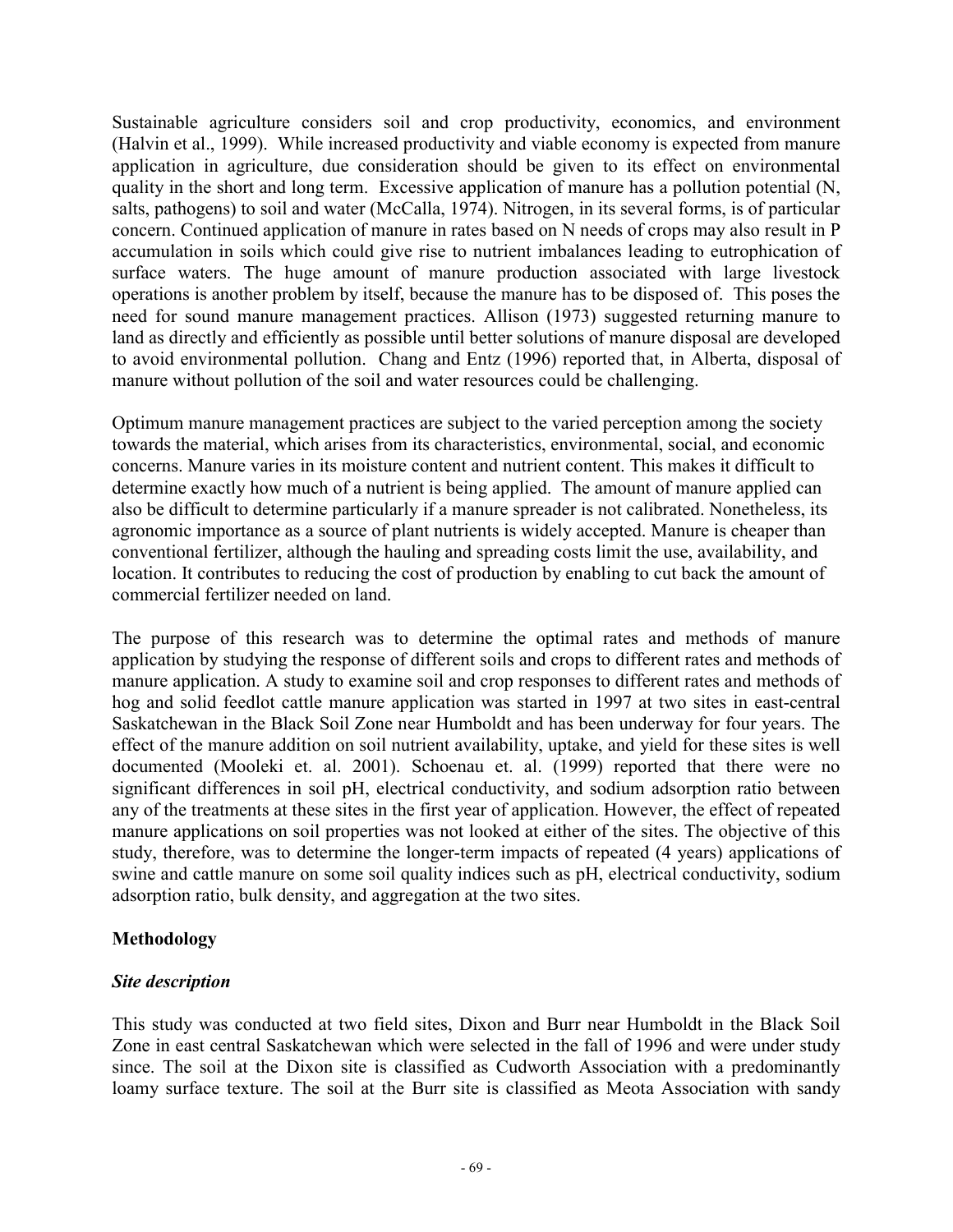loam texture underlain by a gravel lens of variable depth with significant sub-surface salinity. Both sites received swine and cattle manure applications annually for the last four years since May 1997 except the Burr hog manure site, which received the first application in October 1996.

## *Experimental Design and Treatments*

The design used at both sites was a randomized complete block design. Both sites had a similar layout and generally the plot sizes of the hog manure treatments (10 by 100 ft.) were larger in size than the cattle manure treatments (10 by 8 ft.). The liquid hog manure was injected to a depth of 10 cm using a heavy-duty cultivator applicator (30 cm sweep-type-openers) attached to a nurse tank. The cattle manure was spread manually and incorporated by using rotary tiller. The hog manure treatments were: check (no manure application), low rate (3300 g/ac), medium rate (6600 g/ac), and high rate (13200 g/ac). The cattle manure treatments include: check (no manure application), low rate (9 t/ac), medium rate (18 t/ac), and high rate (34 t/ac).

In the spring of 2000 both sites were soil sampled. Sampling was performed to a depth of 12'', using a punch truck. Soil pH, electrical conductivity, and sodium adsorption ratio were determined. The sampled soils were air dried and ground to 2mm size particles prior to analysis. pH and EC were determined on a 1:2 soil to water extract while SAR was determined on a saturated paste extract. PVC cores of 10 cm diameter and 15 cm length were used to soil sample the sites for bulk density determination. The samples were oven dried over night at 105  $^{\circ}$ C and water content calculated from weight deference between the weights before and after drying. Soil volume was calculated from dimensions of the PVC cores. Then bulk density was determined on the basis of oven-dried soil. Bulk samples were collected for aggregate analysis. The samples were air dried and sieved in to 7 average aggregate size groups (0.25mm, 0.90mm, 1.94mm, 4.89mm, 12.36mm, 26.05mm, and 44.06mm). Mean Weight Diameter (MWD) was then calculated to study the nature of soil aggregation. MWD was calculated as the sum of products of the mean diameter  $x_i$  of each size fraction and the proportion of the total sample weight  $w_i$ occurring in the corresponding size fraction. Symbolically the equation is given by:

$$
MWD = \sum_{i=1}^{n} x_i w_i
$$
 (Youker and McGuinness, 1956)

# **Results and discussion**

A summary of analysis of the properties of the soils at both sites is given in Tables 1-4. The statistical analysis (ANOVA) was performed using the SAS General Linear Models (GLM) procedure. The data indicated in the tables are mean values with least significant differences (LSD) at 90 % probability for each soil property and treatment.

The chemical and physical properties of the Burr cattle site are shown in Table 1. There were no significant differences in the soil pH and electrical conductivity between any of the treatments and the check. There seems to be a slightly increasing trend in both soil pH and electrical conductivity of the soil in several of the manure application treatments as compared to the check.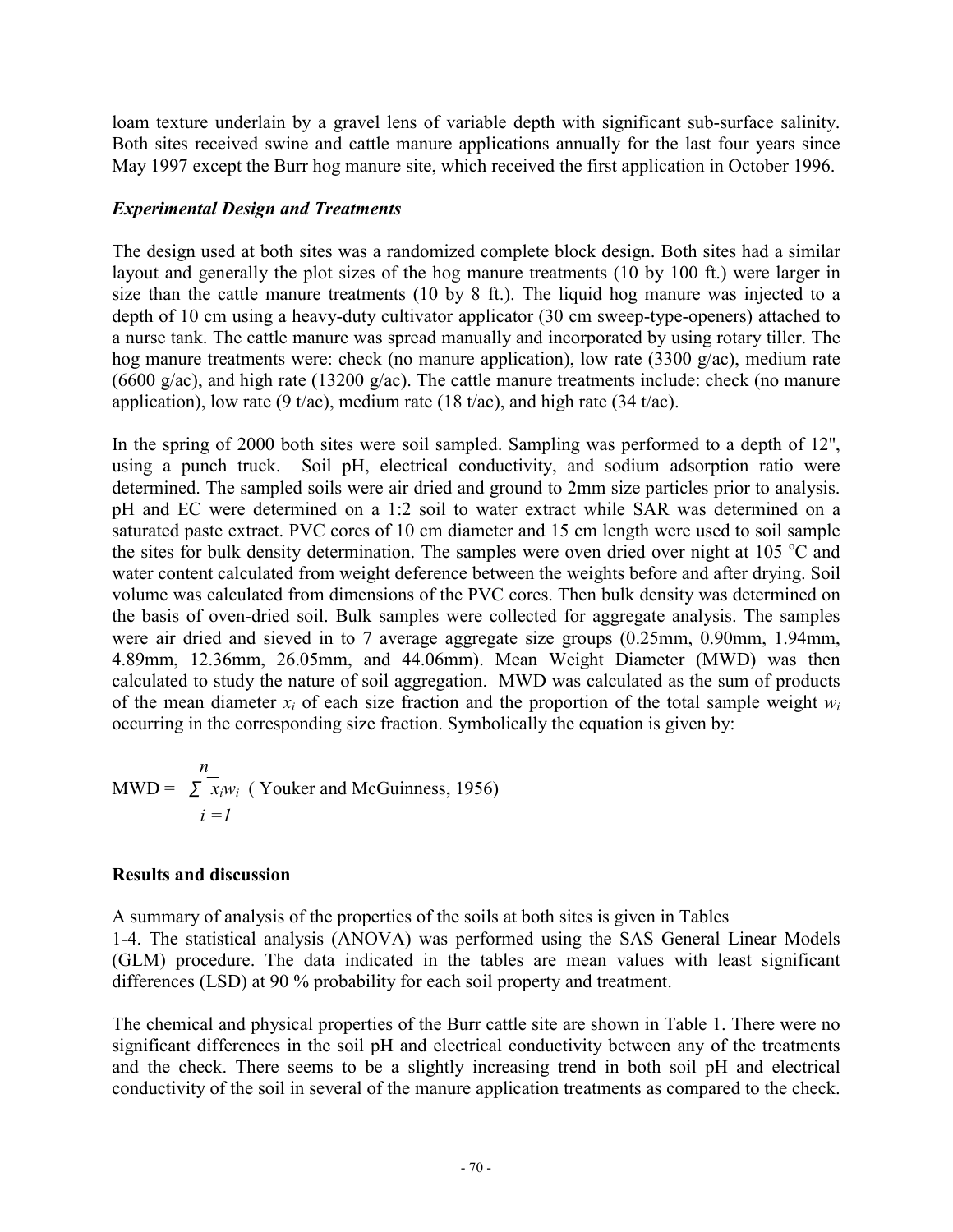Significantly higher sodium adsorption ratio was observed in the medium rate treatment than the check and low rate. The difference in SAR between the medium and high rate treatments was not significant. Lower bulk density in the high and medium rate than in the check and low rate treatments was observed. The aggregate size distribution (MWD) was found to be lower in the three levels of manure treatments than in the check. But the three levels of manure treatments were not significantly different from each other. Only the medium rate manure treatment was significantly lower than the check.

The result of the soil properties analysis of the Burr hog manure is shown in Table 2. The pH of the soil in the high rate treatment was significantly lower than that of the check and the medium rate treatments. There were no significant differences in the electrical conductivity between all the treatments. There were no significant differences in SAR between the three levels of manure treatments but the medium rate was significantly higher than the check. The bulk density of the medium rate treatment was significantly lower than the rest of the treatments. The aggregate size distribution decreased with increasing rate of the hog manure but only the high rate treatment was significantly lower than the check.

The chemical and physical properties of the Dixon cattle manure site are indicated in Table 3. There were no significant differences in the soil pH, bulk density and aggregation at this site between any of the treatments. The electrical conductivity of the medium rate was significantly higher than the check, low, and high rate treatments. The sodium adsorption ratio increased with increasing rate of manure applied. The high rate sodium adsorption ratio was higher than the rest of the treatments and the medium rate treatment is higher than the check.

The chemical properties' analysis for the Dixon hog manure was summarized in Table 4. There were no significant differences in soil pH and bulk densities between any of the treatments. The electrical conductivities of the three levels of manure treatments were not significantly different from the check. Although there was a generally increasing trend in the sodium adsorption ratio with increasing rate of manure application there was no significant difference in SAR between all the treatments. Aggregation differences between the check and the rest of the treatments were not significant.

In summary pH was not much affected except that at the Burr hog manure site it was reduced which could be because of the lower buffering power of the soil to pH changes. More over as compared to the cattle manure applications there could be more acidification due to nitrification of ammonium from the hog manure. Salinity (EC) was also not much affected except at the Dixon cattle manure site where a little bit of higher value was observed at the medium rate than at the check. However, there was a slightly increasing trend overall. Both hog and cattle manure increased the SAR. Larger differences were in the cattle manure sites. Bulk density was reduced at the Burr cattle and hog manure sites but remained the same at the Dixon sites. This could be explained by the more responsiveness of the Burr site soil to manure application due to its sandy texture. By the same token the MWD (aggregation) was reduced at the Burr cattle and hog sites.

These properties are not the only ones that will be studied in the study. Other properties such as water infiltration, crust strength, and aggregate stability will be looked at. The fact that soil sampling was done in the spring of 2000, not long after the last application of the manure in the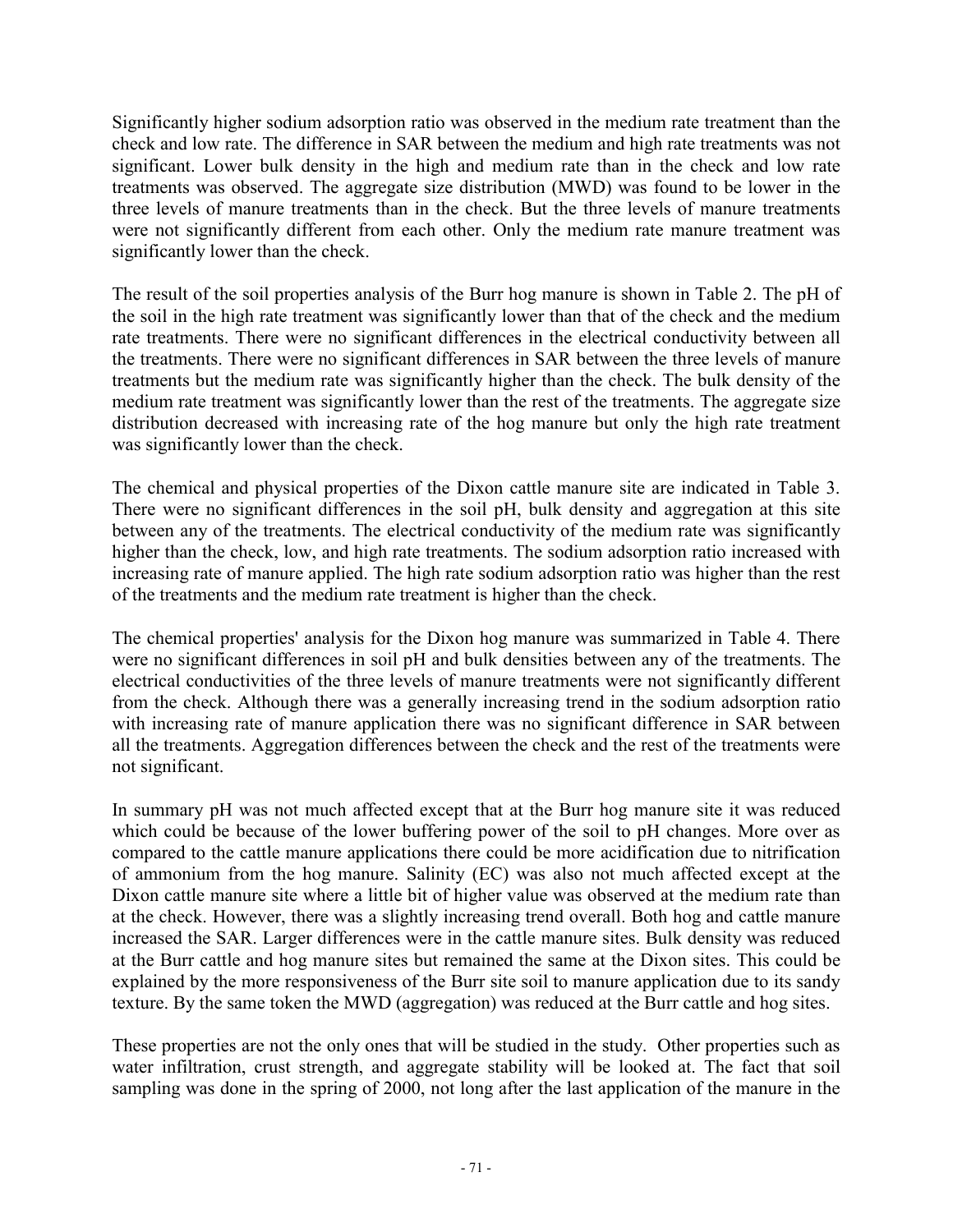previous fall, must be noted. This may have resulted in overestimation of changes to soil properties.

#### **Conclusion**

Repeated (4 years) manure applications have resulted in some evidence of sodification and this could cause soil structure concerns. There was also a trend showing increased soil salinity levels with the repeated manure applications. The increase in sodicity suggests a potential for deterioration of soil structure following repeated manure applications to agricultural fields. This finding is in agreement with previous research findings (Chang et. al. 1991). Therefore, salinity and sodicity should be monitored in soils receiving repeated applications of manure.

| Treatment | MWD  | <b>Bulk</b> density | EC     | pΗ  | <b>SAR</b> |
|-----------|------|---------------------|--------|-----|------------|
|           | mm)  | $(Mg/m^3)$          | (dS/m) |     |            |
| Check     | 19.7 | 14                  | 1.00   | 77  | 0.67       |
| Low       | 16.3 | 1.4                 | 0.64   | 78  | 0.74       |
| Medium    | 13.8 | 1.2                 | 1.88   | 7.8 | 1.66       |
| High      | 16.6 | 1.2                 | 1 1 2  | 76  | 1.30       |
| LSD(0.1)  | 5.0  | 0 I                 | 149    | 02  | 0.80       |

**Table 1.** Soil properties at the Burr cattle manure site.

**Table 2.** Soil properties at the Burr hog manure site.

| Treatment | <b>MWD</b> | <b>Bulk</b> density | EC     | pH             | SAR  |
|-----------|------------|---------------------|--------|----------------|------|
|           | (mm)       | $(Mg/m^3)$          | (dS/m) |                |      |
| Check     | 21.4       | 13                  | 0.53   | 80             | 0.40 |
| Low       | 18.3       | 13                  | 0.94   | 7.8            | 0.55 |
| Medium    | 16.1       | 12                  | 1.41   | 79             | 1.29 |
| High      | 12.6       | 13                  | 0.55   | 76             | 0.86 |
|           | 77         | 01                  |        | 0 <sup>3</sup> | 0.86 |

**Table 3.** Soil properties at the Dixon cattle manure site.

| Treatment | <b>MWD</b> | <b>Bulk</b> density | EC     | pH | SAR  |
|-----------|------------|---------------------|--------|----|------|
|           | (mm)       | $(Mg/m^3)$          | (dS/m) |    |      |
| Check     | 15.6       | 13                  | 0.30   | 77 | 0.33 |
| Low       | 15.3       | 13                  | 0.53   | 78 | 0.59 |
| Medium    | 11.7       | 13                  | 1.60   | 77 | 0.85 |
| High      | 12.1       | 13                  | 0.70   | 79 | 1.50 |
| LSD(0.1)  | 44         | 01                  | 0.70   | 03 | 0.32 |

**Table 4.** Soil properties at the Dixon hog manure site.